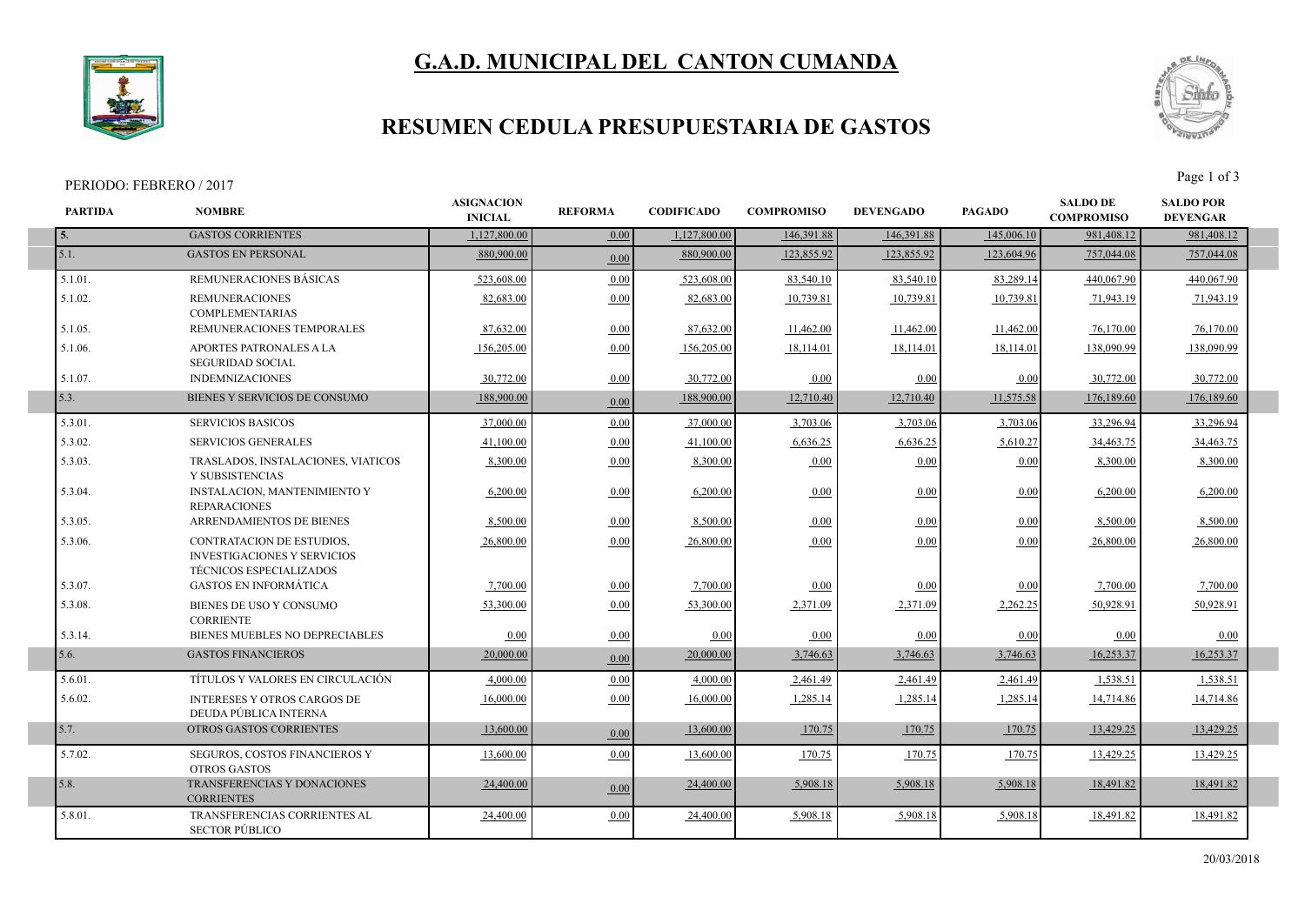# **G.A.D. MUNICIPAL DEL CANTON CUMANDA**



I

I

### **RESUMEN CEDULA PRESUPUESTARIA DE GASTOS**

#### PERIODO: FEBRERO / 2017<br>Page 2 of 3



| <b>PARTIDA</b> | <b>NOMBRE</b>                                                 | <b>ASIGNACION</b><br><b>INICIAL</b> | <b>REFORMA</b> | <b>CODIFICADO</b> | <b>COMPROMISO</b> | <b>DEVENGADO</b> | <b>PAGADO</b> | <b>SALDO DE</b><br><b>COMPROMISO</b> | <b>SALDO POR</b><br><b>DEVENGAR</b> |
|----------------|---------------------------------------------------------------|-------------------------------------|----------------|-------------------|-------------------|------------------|---------------|--------------------------------------|-------------------------------------|
| 7.             | <b>GASTOS DE INVERSIÓN</b>                                    | 3,398,099.93                        | 0.00           | 3,398,099.93      | 229,879.68        | 229,879.68       | 222,440.66    | 3,168,220.25                         | 3,168,220.25                        |
| 7.1.           | <b>GASTOS EN PERSONAL PARA INVERSIÓN</b>                      | 619,219.00                          | 0.00           | 619,219.00        | 89,699.34         | 89,699.34        | 89,692.73     | 529,519.66                           | 529,519.66                          |
| 7.1.01.        | REMUNERACIONES BÁSICAS                                        | 311,055.00                          | 0.00           | 311,055.00        | 56,509.78         | 56,509.78        | 56,503.17     | 254,545.22                           | 254,545.22                          |
| 7.1.02.        | <b>REMUNERACIONES</b><br><b>COMPLEMENTARIAS</b>               | 63,516.00                           | 0.00           | 63,516.00         | 8,951.06          | 8,951.06         | 8,951.06      | 54,564.94                            | 54,564.94                           |
| 7.1.05.        | REMUNERACIONES TEMPORALES                                     | 96.504.00                           | 0.00           | 96,504.00         | 11,176.70         | 11,176.70        | 11,176.70     | 85,327.30                            | 85,327.30                           |
| 7.1.06.        | APORTES PATRONALES A LA<br><b>SEGURIDAD SOCIAL</b>            | 116,507.00                          | 0.00           | 116,507.00        | 13,061.80         | 13,061.80        | 13,061.80     | 103,445.20                           | 103,445.20                          |
| 7.1.07.        | <b>INDEMNIZACIONES</b>                                        | 31,637.00                           | 0.00           | 31,637.00         | 0.00              | 0.00             | 0.00          | 31,637.00                            | 31,637.00                           |
| 7.3.           | BIENES Y SERVICIOS PARA INVERSIÓN                             | 848,018.04                          | 0.00           | 848,018.04        | 59,899.74         | 59,899.74        | 54,153.54     | 788,118.30                           | 788,118.30                          |
| 7.3.02.        | <b>SERVICIOS GENERALES</b>                                    | 58,000.00                           | 0.00           | 58,000.00         | 3,105.74          | 3,105.74         | 2,678.36      | 54,894.26                            | 54.894.26                           |
| 7.3.03.        | TRASLADOS, INSTALACIONES<br>, VIÁTICOS Y SUBSISTENCIAS        | 4,600.00                            | 0.00           | 4,600.00          | 130.00            | 130.00           | 130.00        | 4,470.00                             | 4,470.00                            |
| 7.3.04.        | <b>INSTALACIONES, MANTENIMIENTOS Y</b><br><b>REPARACIONES</b> | 96,644.00                           | 0.00           | 96,644.00         | 9,066.84          | 9,066.84         | 8,665.90      | 87,577.16                            | 87,577.16                           |
| 7.3.05.        | <b>ARRENDAMIENTO DE BIENES</b>                                | 27,000.00                           | 0.00           | 27,000.00         | 0.00              | 0.00             | 0.00          | 27,000.00                            | 27,000.00                           |
| 7.3.06.        | CONTRATACIONES DE ESTUDIOS E<br><b>INVESTIGACIONES</b>        | 47,000.00                           | 0.00           | 47,000.00         | 1,099.99          | 1,099.99         | 887.72        | 45,900.01                            | 45,900.01                           |
| 7.3.07.        | <b>GASTOS EN INFORMÁTICA</b>                                  | 2.500.00                            | 0.00           | 2.500.00          | 0.00              | 0.00             | 0.00          | 2,500.00                             | 2,500.00                            |
| 7.3.08.        | BIENES DE USO Y CONSUMO DE<br><b>INVERSIÓN</b>                | 603,274.04                          | 0.00           | 603,274.04        | 46,497.17         | 46,497.17        | 41,791.56     | 556,776.87                           | 556,776.87                          |
| 7.3.14.        | BIENES MUEBLES NO DEPRECIABLES                                | 9,000.00                            | 0.00           | 9,000.00          | 0.00              | 0.00             | 0.00          | 9,000.00                             | 9,000.00                            |
| 7.5.           | <b>OBRAS PÚBLICAS</b>                                         | 1,619,901.89                        | 0.00           | 1,619,901.89      | 53,581.68         | 53,581.68        | 51,895.47     | 1,566,320.21                         | 1,566,320.21                        |
| 7.5.01.        | <b>OBRAS DE INFRAESTRUCTURA</b>                               | 1.599.509.89                        | 0.00           | 1.599.509.89      | 53,581.68         | 53,581.68        | 51,895.47     | 1.545.928.21                         | 1.545.928.21                        |
| 7.5.04.        | OBRAS EN LÍNEAS, REDES E<br><b>INSTALACIONES ELÉCTRICAS</b>   | 10,392.00                           | 0.00           | 10,392.00         | 0.00              | 0.00             | 0.00          | 10,392.00                            | 10,392.00                           |
| 7.5.99.        | <b>ASIGNACIONES A DISTRIBUIR</b>                              | 10.000.00                           | 0.00           | 10,000.00         | 0.00              | 0.00             | 0.00          | 10.000.00                            | 10.000.00                           |
| 7.7.           | OTROS GASTOS DE INVERSIÓN                                     | 13,000.00                           | 0.00           | 13,000.00         | 0.00              | 0.00             | 0.00          | 13,000.00                            | 13,000.00                           |
| 7.7.01.        | <b>IMPUESTOS TASAS Y CONTRIBUCIONES</b>                       | 0.00                                | 0.00           | 0.00              | 0.00              | 0.00             | 0.00          | 0.00                                 | 0.00                                |
| 7.7.02.        | <b>SEGUROS, COSTOS FINANCIEROS Y</b><br><b>OTROS GASTOS</b>   | 13,000.00                           | 0.00           | 13,000.00         | 0.00              | 0.00             | 0.00          | 13,000.00                            | 13,000.00                           |
| 7.8.           | TRANSFERENCIAS Y DONACIONES PARA<br><b>INVERSIÓN</b>          | 297,961.00                          | 0.00           | 297,961.00        | 26,698.92         | 26,698.92        | 26,698.92     | 271,262.08                           | 271,262.08                          |
|                |                                                               |                                     |                |                   |                   |                  |               |                                      |                                     |
|                |                                                               |                                     |                |                   |                   |                  |               |                                      |                                     |